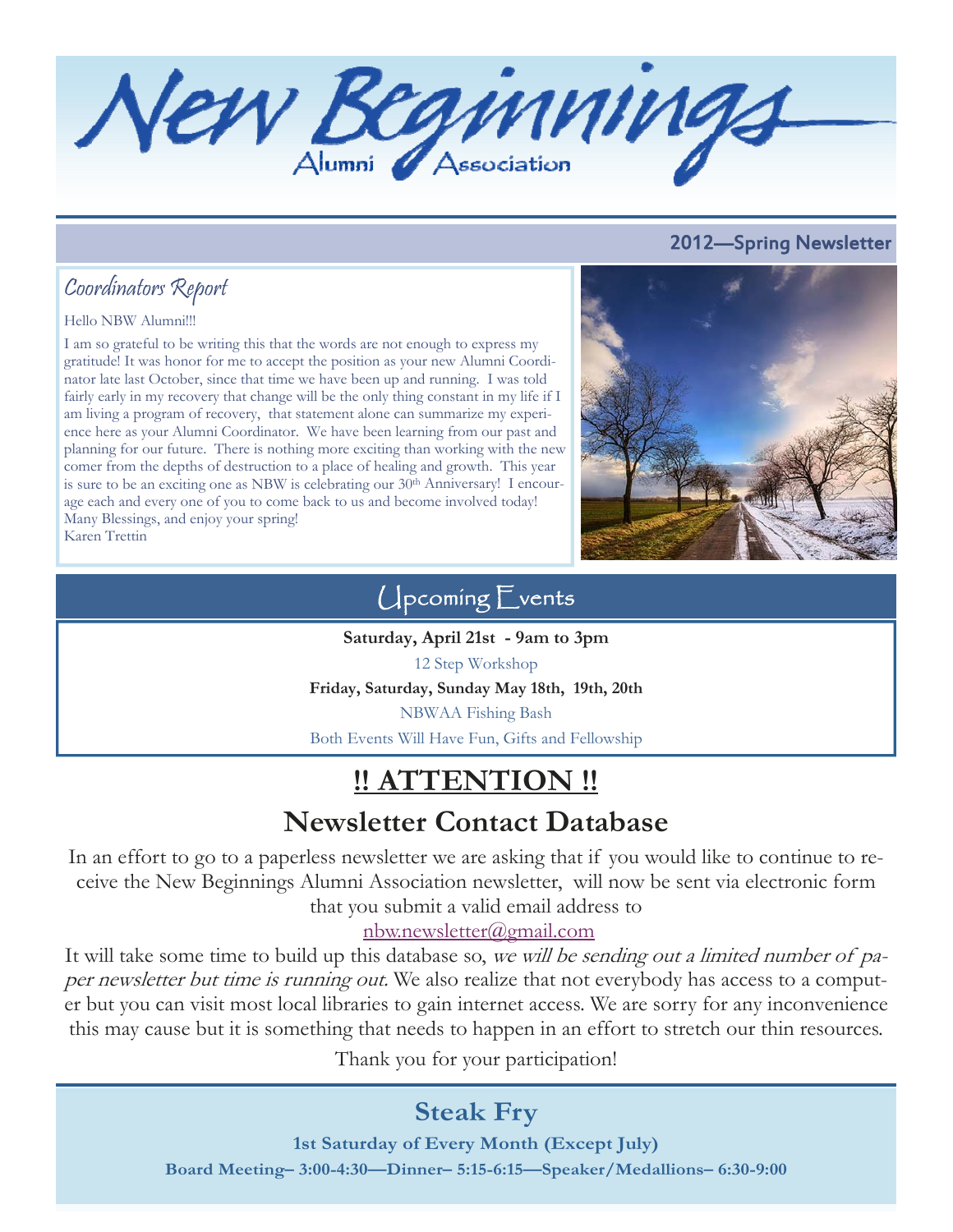# Here Are the Steps We Took

### 1. Admitted to God, to ourselves, and to another human being the exact nature of our wrongs– Rita P.

Admitting I was powerless over my addiction was confusing for me. I did not understand how I had started using in the first place if I was powerless, and it wasn't until I had realized that I didn't have to have control that I could begin to heal. Admitting powerlessness for me was actually taking responsibility for and acknowledging that I had the choice to continue using and that by following this choice I could allow my life to be out of control. Once I had come to believe that I was powerless over my addiction I was finally able to begin truly working the remaining twelve steps.

### 2. Were entirely ready to have God remove all of these defects of character– Bob B.

Once we have deflated our "Me, myself & I" overinflated balloon by admitting our lives were unmanageable, we are ready to move on to step 2. We start thinking about how our sober balloon is to be inflated. What do we fill it with? Who fills it? We begin to realize that we cannot simply use the old "Me, Myself & I" air, which will get us the same results. We realize that we need help inflating the balloon and begin looking outside ourselves for an answer. Looking outside ourselves for a solution is necessary, and it is, oddly enough, comforting. We no longer need to go it alone, we no longer need to supply all the answers all the time, and start believing that there is a power greater than ourselves. That's the who, what , when, where and why of how we fill our sober balloon: A greater power.

#### 3. Humbly asked him to remove our shortcomings– Michel.

 For me, this was a fairly easy step. Had my life not become unmanageable? Hadn't I already admitted by joining a twelve step program, that there was something bigger than me? Even if it was just that a twelve step program could restore my life to sanity? Yes, I had. So, the decision to turn my will and my life over to the care God was a no brainer. I couldn't stay sober myself, so I was willing to do anything to get the help I needed, even if that meant turning my will and my life over to the power of someone or something else, which to me was God. This step is solely making that decision to turn our lives over to the care of God; steps four through twelve will allow us to do that.

### 4.Made a list of all persons we had harmed, and became willing to make amends to them all.– Dan H.

 This is perhaps the hardest step that I had to do. By making a list of all the persons that I had harmed I unknowingly began on a journey to take my first personal inventory. The Big Book of Alcoholics Anonymous outlines a process whereby it becomes possible to begin to confront the "number one offenders." These resentments are the personal grudges that we may still hold against others. By completing the steps that are outlined in the Big Book I was well on my way. After meeting with my sponsor he pointed out that I failed to account for the fourth column. Once again looking over my list I tried to find where I had been self-seeking, selfish, dishonest, and frightened. This activity helped me to find what has today become a sense of serenity that I never want to let go of. Seems relatively easy

# The  $\mathsf{\mathsf{F}}$ xperience of an Alumni

It is an honor being an Alumni of New Beginnings and a bonus to serve as a board member. It's a one of a kind opportunity. Prior to being elected to the board I engaged in activities or events the Alumni offered such as the monthly steak fry, workshops or parties. I have a responsibility to the newcomer. I need to be ready and willing to share this solution of sobriety . I do this by being a part of NBWAA. It's awesome to see the newcomers at the steak fry and to greet them with a "hello", let them know it gets better if they keep coming back. It's quite a paradox that in order for me to keep "sobriety" I must give it away. So I love that I get to serve you, the newcomer. So, find your way to New Beginnings and get into to the excitement of helping others, get involved with the Alumni board. I have found the miracles are endless, the laughter never ending and the memories and friendships priceless. It is an experience I will never forget. Thank you all for this wonderful opportunity to be of service to you.



Liz W. Secretary/Speaker Coordinator

 $\cdot$ God, grant me the serenity to accept the things  $\it 9$  cannot change, the co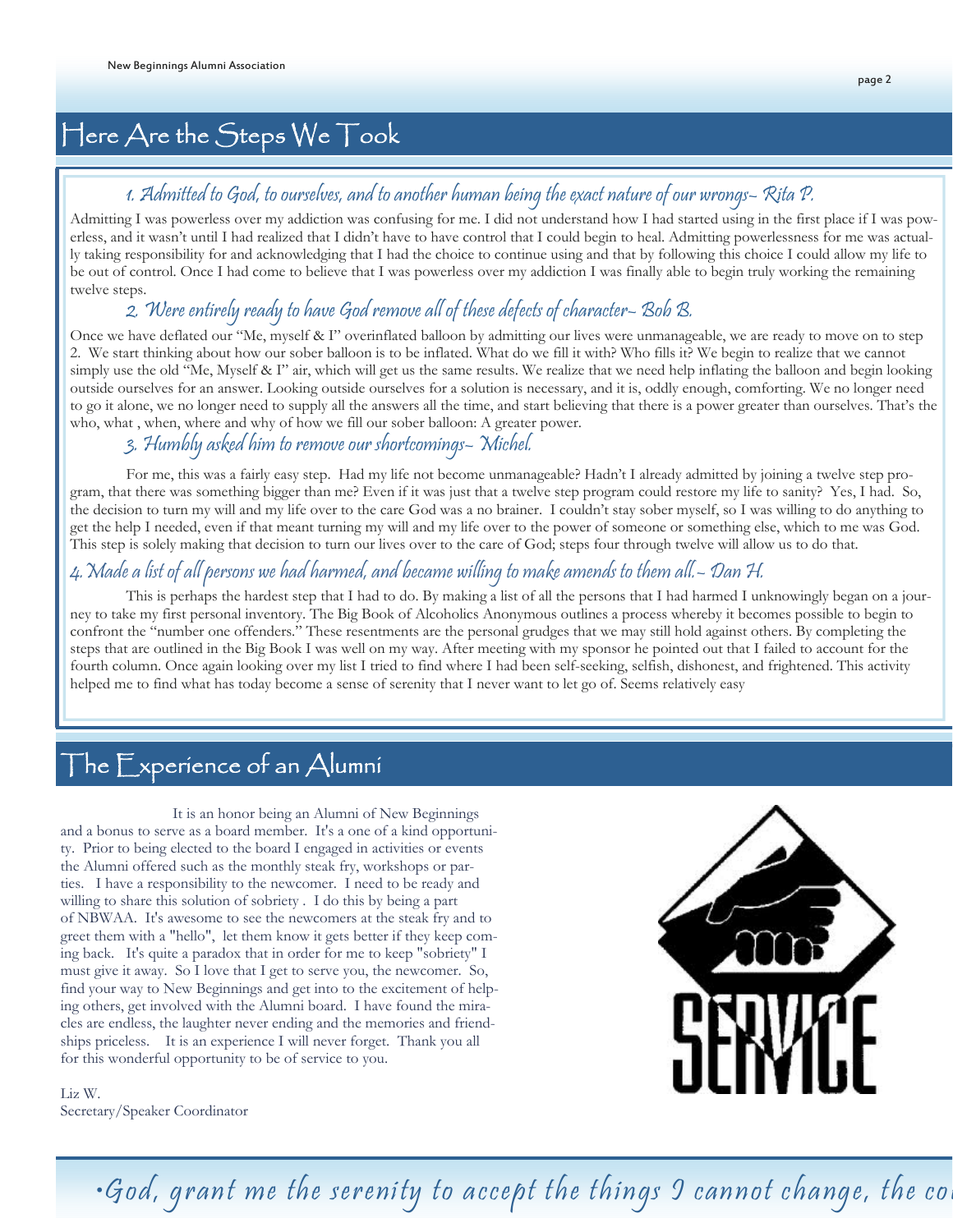### 2011 Calendar of Events

For time and location of events please visit: **Karent@newbeginningsatwaverly.com Or call**  Karen Trettin (651)-245-4272

April -

-**7th steak fry -21st step work shop**

May–

**-Sat 5th Steak fry -Fri 18th-20th Fishing Bash -Fri 25th-27th Gopher State Round up** 

June–

**-Sat 2nd Steak Fry -8th - 10th Spiritual Awakenings retreat Lake Itasca state park** 

### July– No Steak Fry 1st Saturday

**-Friday 15th-17th NBW Campout -Saturday 16th Steak Fry** 

 **-Sunday 17th 29th Annual Picnic**

August-

 -**Sat 4th Steak Fry -Sunday 21st Golf Tournament**

September- **Sat 3rd Steak Fry**

### October-

-**Sat 6th Steak Fry -Sat 27th Women Retreat**

November-

**-Sat 3rd Steak Fry -Sat 17th Decorating Party**

December-

-**Sat 1st Holiday Party**

### Guru's Corner

Spring has come roaring on us and I am very thankful. Last winter seemed to last 14 or 15 months and this winter was a welcome break. I was reminded recently how wonderful it is to be in a place where people accept our past and our recovery. We can talk freely about our disease and recovery to anyone, in an open and honest way. Reaching out to others is very rewarding and helps keep us sober. It is a wonderful process and we easily can see the other persons potential and not the person still hurting. We care for them until they can care for themselves, and give a helping hand when needed. We are all in this together and when one falls we are there to help them up. I know it is not easy to let them become ready before we "bless them with our expert advice", but how about a little compassion for those who are helpless in their addiction. People started trying to help me years before I could recognize it in myself and without that as a background, who knows? As a matter of fact God didn't wait for me to want it, the higher power of my understanding came one morning (close to noon in those days) and when I got up I had no intention of changing anything. Should God have waited? Well I am belaboring the point, please reach out to those suffering from our disease, you will get something good from it also. I hope to see a great turnout for our 30 year anniversary picnic. I am so proud of your efforts toward a recovering life. The 30 years is all about you, thank you all for allowing me to have the very best of all jobs! Remember life is short pray hard.

Gil

urage to change the things I can and the wisdom to know the difference•